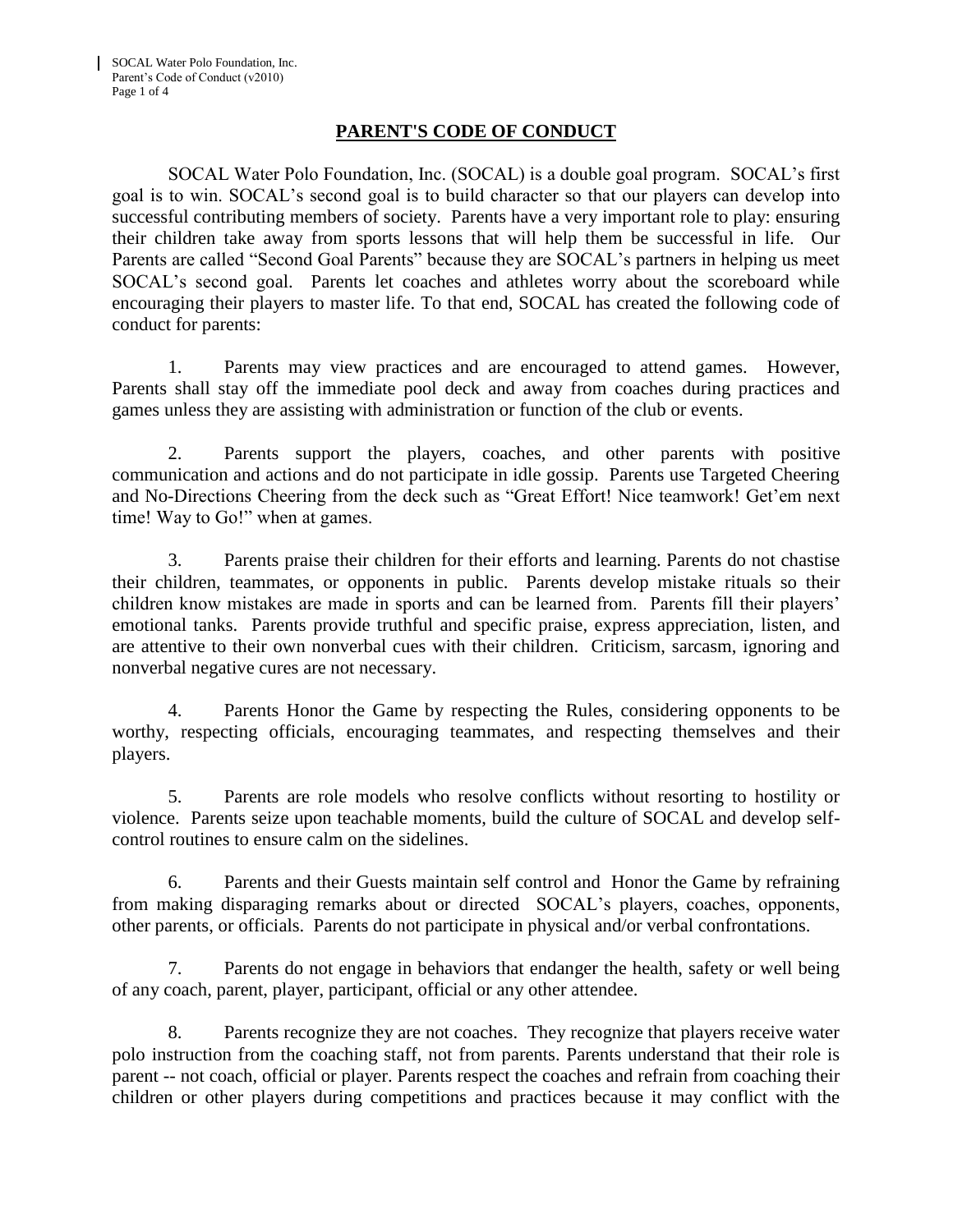coaches' plans or strategies. Parents have a very important role to play: ensuring their children take away from sports lessons that will help them be successful in life.

9. Parents understand that SOCAL's second goal, besides winning, is to help water polo players learn the life lessons of youth sports. Players (not the parents) are responsible to communicate directly with coaches when issues arise. Players' communications directly with coaches is critically important for parents to encourage and players to do as they mature into high school and beyond. Parent-player appointments can be made with coaches in advance. Head coaches of each program are available to discuss program issues with parents by schedule in advance.

10. Parents understand that decisions about playing time, travel teams, and all other water polo related matters are made exclusively by the coaching staff and are not open to debate, discussion, or negotiation with parents. A player should feel free to discuss his/her status with the coaches at an appropriate time. Playing time and travel teams are not distributed on an equal basis and are not guaranteed by club membership.

11. Parents promote the emotional and physical well-being of athletes ahead of any personal desire Parents may have for their child to win.

12. Parents inform coaches of any physical disability or ailment that may affect the safety of their children or the safety of others.

13. Parents arrange transportation for their children to and from SOCAL events unless an "away event" dictates otherwise. SOCAL is grateful for parents who help others arrange transportation and carpool.

14. Parents ensure punctuality of their children at practices and at meets. If a player cannot be on time, be early!

15. Parents recognize that no player is allowed to participate in any practice or game unless he/she is registered with United States Water Polo, Inc. (USAWP) and SOCAL. Except for newcomers and exceptions made by SOCAL's Board of Directors, all club dues must be paid in full in order for a player to be allowed to participate in any SOCAL events. Parents recognize their players are subject to the Codes of Conduct of USA Water Polo.

16. Parents understand that SOCAL is a community that extends beyond their own children's narrow involvement. Parents use their best efforts to share the burden among parents by volunteering in the areas of pool set-up, event planning, travel team logistics or other areas. SOCAL is grateful for parents who build up our community.

17. Parents appreciate and recognize the importance of volunteers and SOCAL officials.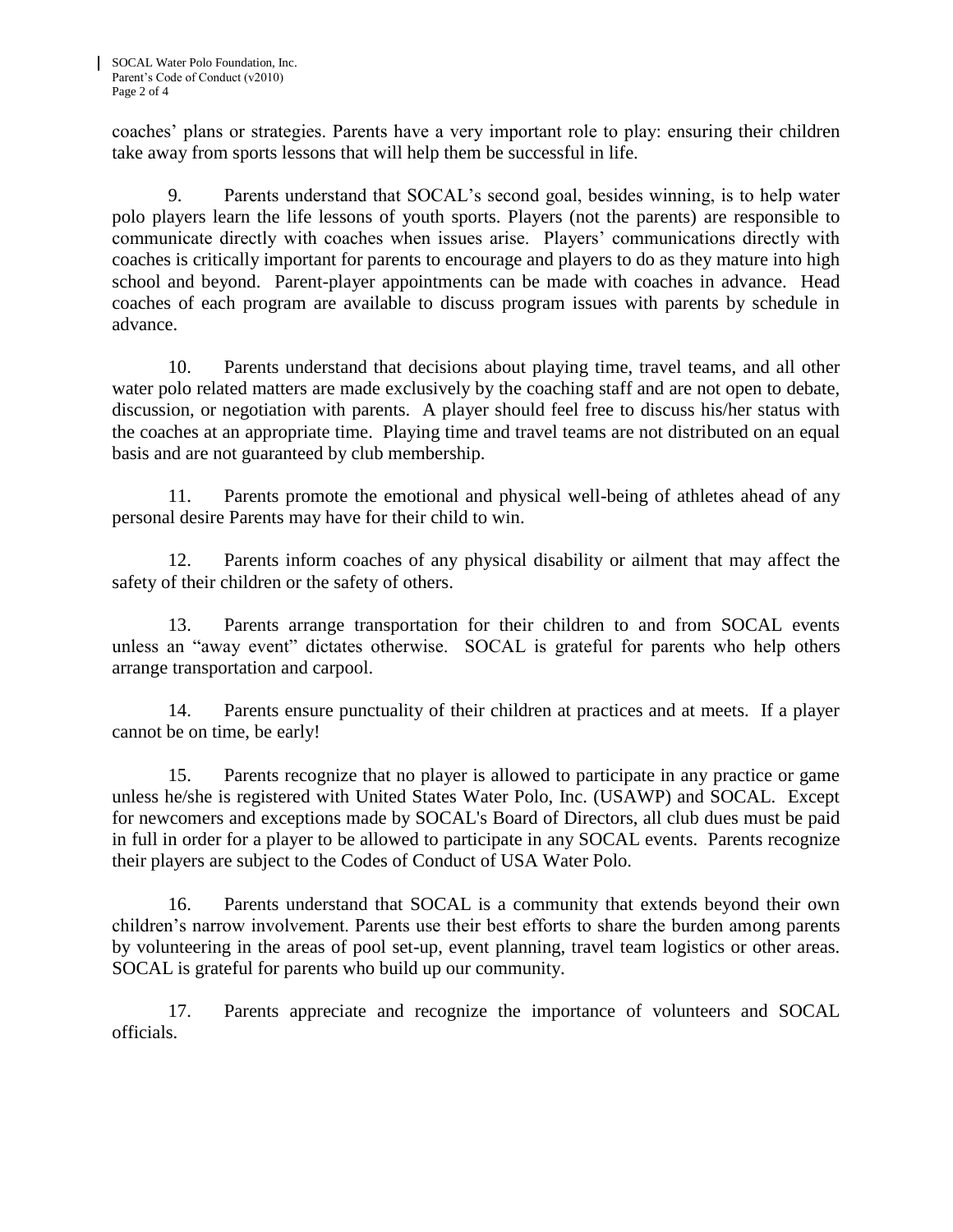18. Parents understand that direct contributions to the club for specific purposes such as hats, sports equipment, scholarships, and defraying travel costs will be gratefully accepted and recognized.

19. Parents understand that children who may not be able to participate in SOCAL or SOCAL events for personal financial reasons may contact a coach or administrator discreetly to request financial assistance. All financial assistance matters are decided by the Board of Directors. SOCAL does not intend to deny participation for true financial need.

20. Parents assist everyone at SOCAL in providing a sports environment for their children that is free from drugs, tobacco, and alcohol. Parents do not attend any SOCAL competitions or practices while under the influence of drugs or alcohol.

21. Parents will handle all issues with the Level 1 Coaching Staff. Only if the Level 1 Coaching Staff is non-responsive or does not resolve a situation shall the President/General Manager of the Club be engaged to resolve issues.

22. Parents uphold the ideals and image of SOCAL in their behavior and appearance to Honor the Game.

23. Parents recognize that Membership in SOCAL is a privilege that may be altered or revoked by the President and/or Board of Directors at anytime.

## **ACKNOWLEDGMENT**

By signing below, each parent agrees to comply with and support the foregoing rules that constitute the SOCAL Parent's Code of Conduct. Parents acknowledge that failure to abide by the aforementioned rules and guidelines subjects the Parent to disciplinary action. If a parent's conduct brings discredit or discord to SOCAL, then the parent voluntarily subjects himself or herself to disciplinary action that may include, but is not limited to the following:

- Verbal warning by official, coach, and/or officers of SOCAL.
- Written warning by official, head coach, and/or officers of SOCAL.
- Parental or player game suspension with written documentation of incident kept  $\bullet$ on file by organizations involved.
- Game forfeit through the official or coach.  $\bullet$
- $\bullet$ Suspension from the pool deck for a specified period of time.
- Parental or player season suspension.
- Revocation of any or all of SOCAL privileges.